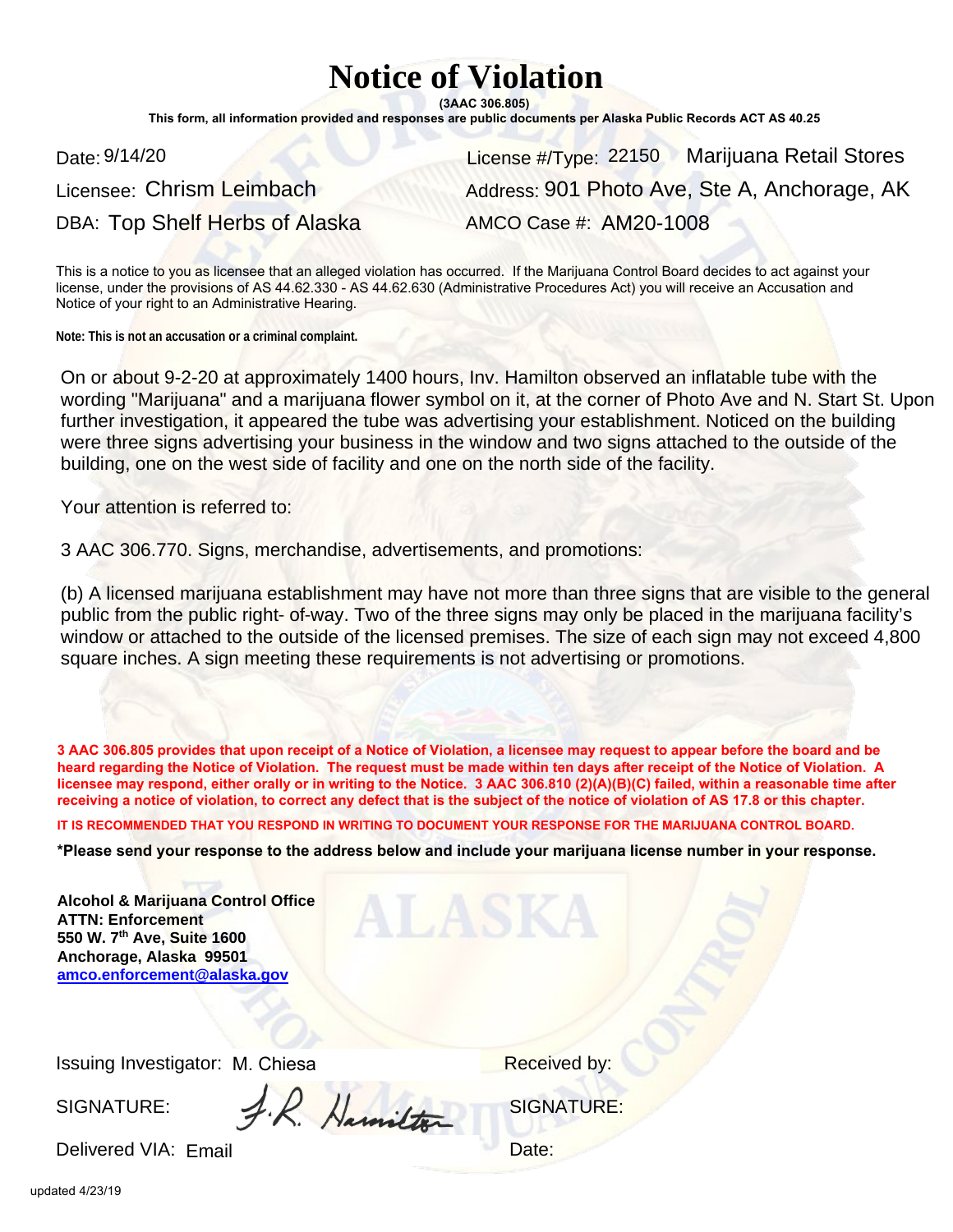

**Jason Brandeis** Respond to Anchorage Office T 907.263.7243 • F 907.276.3680 jbrandeis@bhb.com

September 23, 2020

## **VIA ELECTRONIC DELIVERY**

Alcohol & Marijuana Control Office Attn: Enforcement 550 W 7<sup>th</sup> Avenue, Suite 1600 Anchorage, AK 99501

RE: Case #AM20-1008 Our File No.: 508190.1

Dear AMCO Enforcement Staff:

Top Shelf Herbs hereby responds to the September 14, 2020 Notice of Violation issued for AMCO Case # AM20-1008.

Any violations of the regulations present in this case were unintentional. The licensee reasonably relied on AMCO's approval of permissible signage at the time of its initial inspection, and made subsequent changes based off of that initial interpretation. However, the applicable regulation governing signage at marijuana establishments is also sufficiently vague so as a to be potentially unenforceable in this situation. Accordingly, the licensee requests guidance from AMCO regarding permissible signage at its facility and that no further punitive action be taken on this case.

From the licensee's perspective, the facts in this matter are as follows:

- 1. On July 13, 2020 AMCO and Municipality of Anchorage inspectors were present at the facility for the initial inspection. At the time of the initial inspection, Top Shelf had three window covering stickers with the store logo in the windows on the north (Northern Lights Blvd) side of the store and a banner with the store name above the entrance. Top Shelf passed its initial inspection and was allowed to begin operating. No indication was given that Top Shelf was in violation of the sign regulations at that time.
- 2. Top Shelf did not consider the window coverings to be signs. To the extent the window coverings were considered signs, AMCO inspectors approved of three window covers and one banner sign on the building at the time of the initial inspection. It was therefore reasonable for Top Shelf to rely on this action as approval of their signage. Since this format was approved, AMCO inspectors either considered this to be one sign only (the banner sign) or two signs (the banner sign and all of the window covers collectively equaling one additional sign).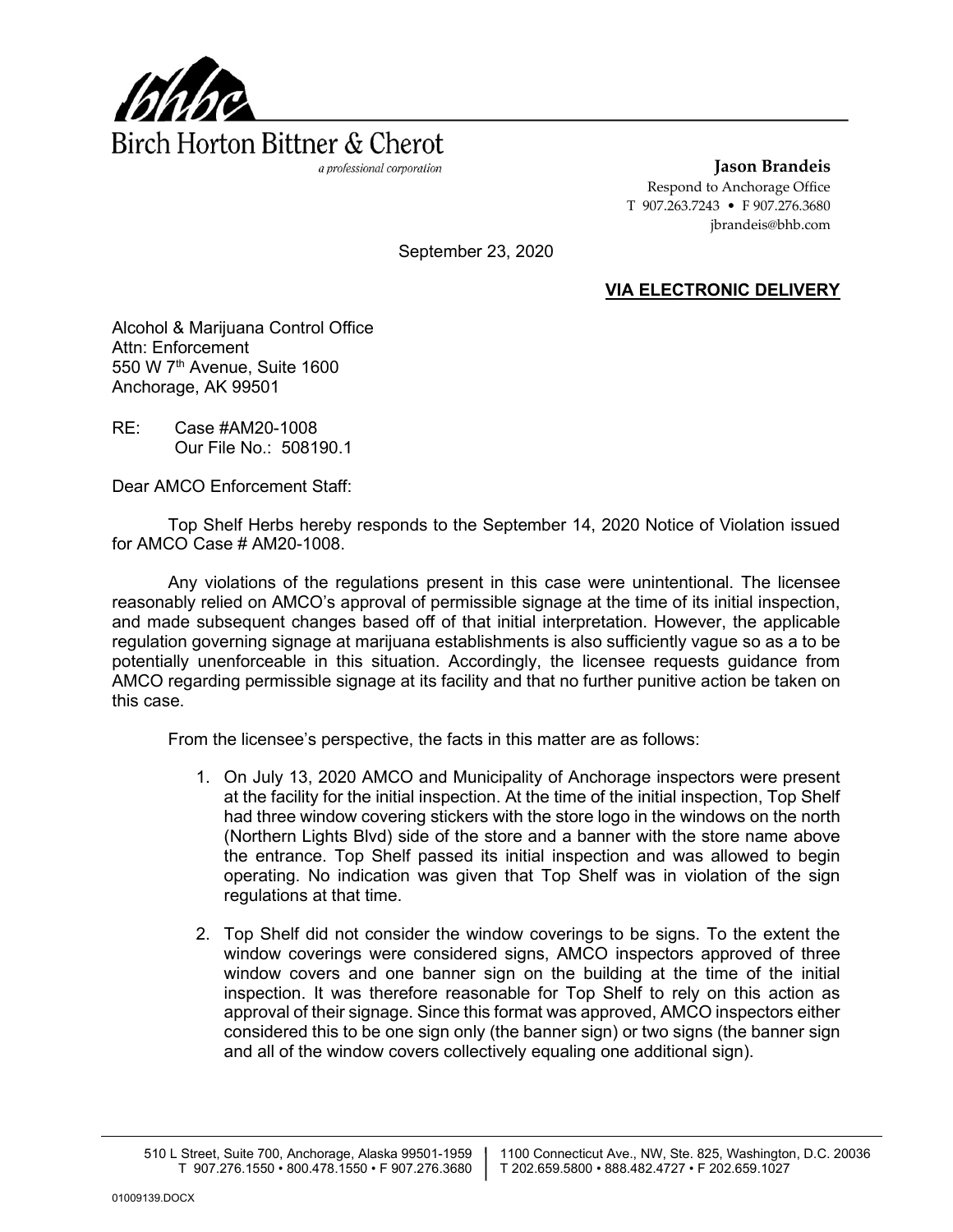a professional corporation

AMCO Enforcement Staff September 22, 2020 Page 2 of 4

- 3. At the time of the inspection, licensee Chism Leimbach explained that the establishment planned to install an additional banner sign on the building and the AMCO inspector did not provide any warning that such action would be a violation of the regulations. This supports the conclusion that AMCO did not consider the window coverings to be signs, and only the one banner was considered a sign, which would allow the addition of another banner sign.
- 4. A second banner was added on or about July 19, 2020 that stated "Marijuana Store Now Open." Top Shelf considered that tantamount to a standard "open for business" sign that would appear on any establishment, and not the type of signage prohibited by the regulations.
- 5. On or about July 23, 2020, Top Shelf added a third banner on the west (Photo Ave.) side of the store. That banner included the Top Shelf Herbs of Alaska Logo. Top Shelf considered this to be its second sign, as it did not consider the window coverings or the "open for business" banner to be signs.
- 6. On August 3, 2020 AMCO issued Advisory Notice #20-0802 identifying lack of compliance with State of Alaska regulations and Municipality of Anchorage ordinances governing signage on marijuana retail stores and advertising. This Advisory Notice stated: "On 7-31-20, AMCO Investigator Hamilton observed two males standing on the South side of East Northern Lights Blvd, just West of Arctic Blvd holding and waving two signs. The two signs depicted what appeared to be advertising for Alaska Top Shelf, a marijuana retail store. One of the signs had cloth attached to it which displayed a large marijuana leaf. When cars would come toward them, both would enter the public right of way, wave the signs at traffic and when traffic slowed, would retreat back to the concrete planters just off the sidewalk."

Subsequently, Top Shelf instructed the sign-wavers to cease their activities. At the time of this Advisory Notice, Top Shelf had three window sticker coverings, two banner signs with the store name and logo, and one "open for business" banner on the store. No warning was given at that time that such signage was improper.

7. The Marijuana Regulations governing signage on marijuana establishments are vague and do not provide sufficient guidance as to what conduct is or is not permitted. For example, 3 AAC 306.770(b) states that "A licensed marijuana establishment may have not more than three signs that are visible to the general public from the public right-of-way" and only two of them may be placed on the building. However, the term "sign" is not defined in the regulations, leading to confusion about what is or is included in the definition of the term "sign." For instance, 3 AAC 306.325(b) requires a specific type of sign at the entry to a marijuana retail store: a warning that "No one under 21 years of age is allowed." Reading these regulations together, it is not clear whether the "No one under 21" sign is considered one of the three permissible signs under 3 AAC 306.770(b).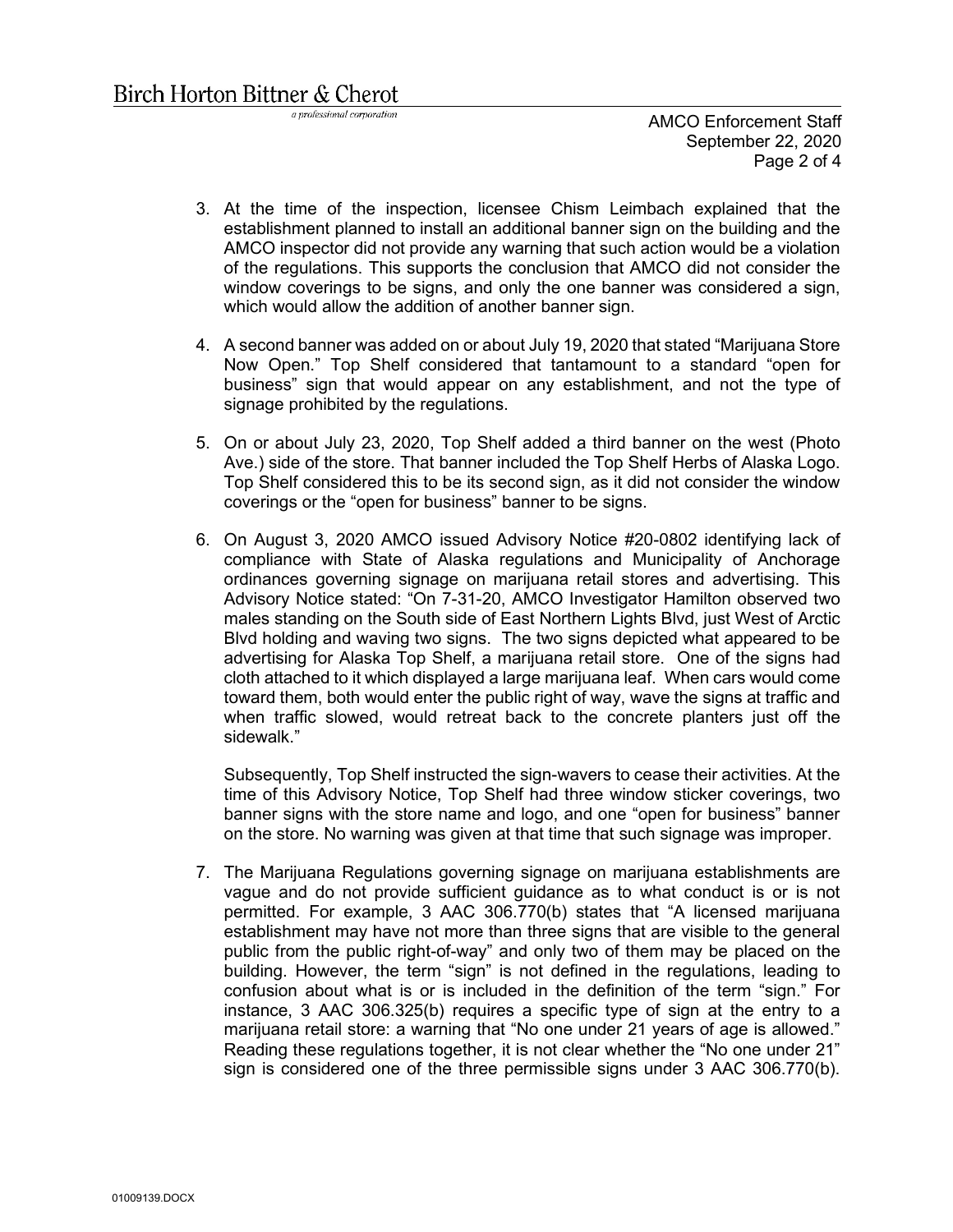a professional corporation

AMCO Enforcement Staff September 22, 2020 Page 3 of 4

Additionally, it is common for marijuana establishments to post signs on their buildings that address security concerns, such as signs stating "No Loitering" or "Premises Under Surveillance." All stores will have signage indicating whether they are open or closed and what their hours of operation are. Under a broad reading of 3 AAC 306.770(b), all of these informational signs may be impermissible if they combine to exceed two total signs attached to the building.

Compare this, for instance, with the Anchorage Municipal Code, which defines "Sign" as "Any visual communication display, object, device, graphic, structure or part, situated indoors or outdoors, or attached to, painted on or displayed from a building or structure, in order to direct or attract attention to, or to announce or promote, an object, product, place, activity, person, institution, organization, or business or the like, by means of letters, words, model, banner, flag, pennant, insignia, device, designs, colors, symbols, fixtures, images, illuminations or representation used as, or which is in the nature of an announcement, direction, or advertisement." See AMC 21.15.040. Given that AMCO inspectors initially approved the presence of three window stickers and one banner sign, did not report a violation when noticing the sign-wavers on August 3, and now describe three signs "advertising" the business in the window and two signs attached to the outside of the building, it is clear that guidance regarding analysis of the sign regulation is needed.

- 8. At this time, Top Shelf is not clear on which signs attached to the building AMCO takes issue with (the NOV states that there are three signs "advertising your business in the window and two signs attached to the outside of the building, one on the west side of the facility and one on the north side of the facility." This would appear to be a total of five signs, clearly beyond the limit, but by that calculation, four signs were present on the date of initial inspection. Clarification is needed.
- 9. Regarding the "inflatable tube with the wording 'Marijuana' and a marijuana symbol on it," the NOV describes this as advertising, but the licensee argues that this could be considered a sign (see the definition of "Sign, inflatable" in AMC 21.15.080), and under Top Shelf's reasoning that there were only two banner signs on the store, this inflatable sign would therefore be the permissible third sign that is not attached to the licensed premises, Alternatively, if this sign was found to be advertising, the licensee concedes that it did not have the appropriate warning statements. Given the lack of certainty about the status of this item as a sign or an advertisement, the licensee has removed it pending further guidance from AMCO.

For the reasons stated above (reliance on the initial approvals of AMCO and Municipality of Anchorage investigators vagueness in the regulations) and because this is the licensee's first NOV, Top Shelf Herbs requests that this NOV be rescinded and that no further punitive action be taken against the licensee. Top Shelf further requests clarification and guidance from the Marijuana Control Board regarding the extent of the applicability of the sign prohibitions contained in the Marijuana Regulations."